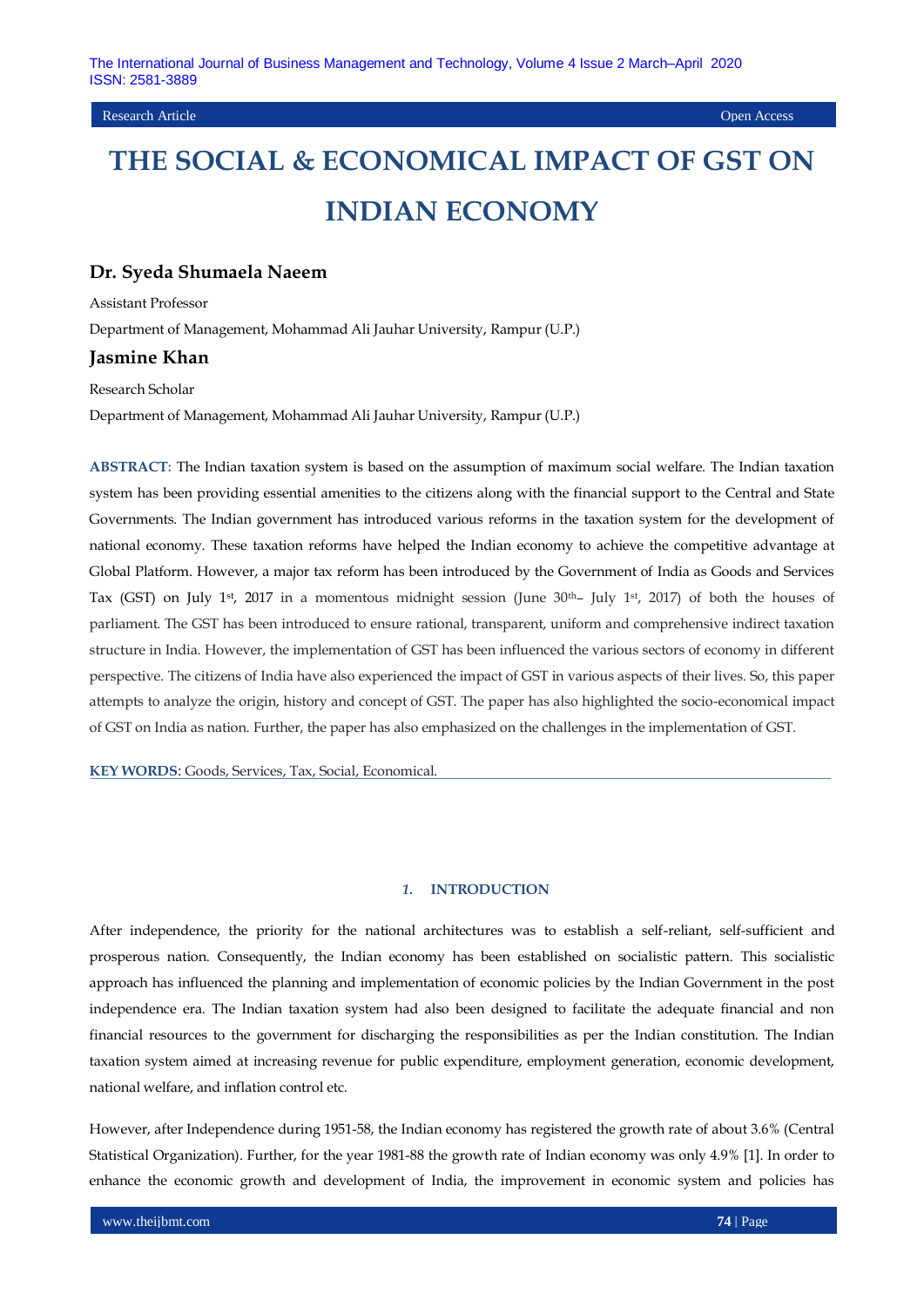emerged as a need of hour for the Indian policy makers and economists. The financial deficits have also necessitated the economic reforms in Indian economy. Subsequently, New Economic Policy (NEP), 1991 has been introduced for Liberalization, Privatization and Globalization of the Indian economy. These reforms have helped the Indian economy to achieve a distinguished position at global platform. Since 1991, the Indian economy has been growing at a higher rate [2]. Consequently, the Government has introduced various economic reforms in India to enhance the progress of Indian economy from time to time. These economic reforms have remarkably transformed the India into one of the fastest growing economy in the world. According to the International Monetary Fund, the growth of Indian economy will increase to 7.8% in 2019-2020, helping India to regain the position of the fastest growing economy in the world [3].

Recently, On July 1st, 2017, the Indian Government has introduced Goods and Service Tax (GST), a new economic reform in the Indian indirect taxation system. According to Kour, Chaudhary, Singh, and Kaur (2016); "Indirect tax is a tax indirectly paid to government but collected from intermediaries (such as retail stores) from the person who bears the ultimate economic burden of the tax (such as consumers)". This significant reform has transformed the Indian economy from the destination based taxation to the origin based taxation system. With the implementation of GST, the Indian indirect taxation system been segmented into 5 slabs i.e., 0%, 5%, 12%, 18% and 28%, for the purpose of tax collection [5]. The GST has been implemented to ensure rational, transparent, uniform and comprehensive indirect taxation structure in India. As per Anita Modi (2017) also, GST has help the Indian economy by providing standardization in tax calculation on goods and services. Further, GST has ensured uniform tax regime, elimination of double taxation, and more transparency in pricing. GST may enhance the disposable income of the Indian citizens through supporting GDP growth and eradicating black money. The GST is basically imposed on manufacturing, sale and consumption of goods as well as services at the national level [7]. It is a value added tax imposed at each stage in the supply chain [8]. GST has merged the various indirect taxes (Service Tax, Additional Excise duties, Surcharges, cesses, Central Sales Tax, VAT, etc.) into a single indirect tax [9]. Further, due to the implementation of GST, 13.2 lakh new dealers have registered themselves in the taxation system [10]. This may also help in increasing the GDP of the Indian economy due to high numbers of tax payers. According to Dani (2016), GST would liberate the manufacturing sector from cascading effect of taxes, resulting in improvement in the cost-competitiveness of goods and services. Further, GST may also help in reducing the prices of goods and services, thereby increasing their consumption. During a research by the NCAER (National Council of Applied Economic Research), it has been suggested that due to GST, GDP could increase by 0.9 to 1.7 percent [12]. However, many sectors of Indian economy have been influenced with the implementation of GST. Further, the GST has also influenced the life of an Indian citizen in different perspectives. Therefore, this paper attempts to analyze the socio-economical impact of GST on India as a nation. Further, the paper has also emphasized on the challenges in the implementation of GST.

#### **GENESIS**

Initially, the GST has been introduced by France in 1954. Subsequently, many European countries have followed France, in implementation of GST in 1970s-80s. Later, countries like Canada, Singapore, Australia, and Malaysia have also implemented the GST in the year 1991, 1994, 2000, and 2015, respectively. China, also introduced the GST on few goods. As on date, approximately 160 countries have implemented GST/VAT [13].

In India, the Good and Service Tax has been implemented on July 1st, 2017. Initially, the GST was first reviewed by the Government led by Shri Atal Bihari Vajpayee in the year 2000. Further, a committee has also been constituted by the said government to develop a complete model of GST. The first proposal for national level GST has also been placed during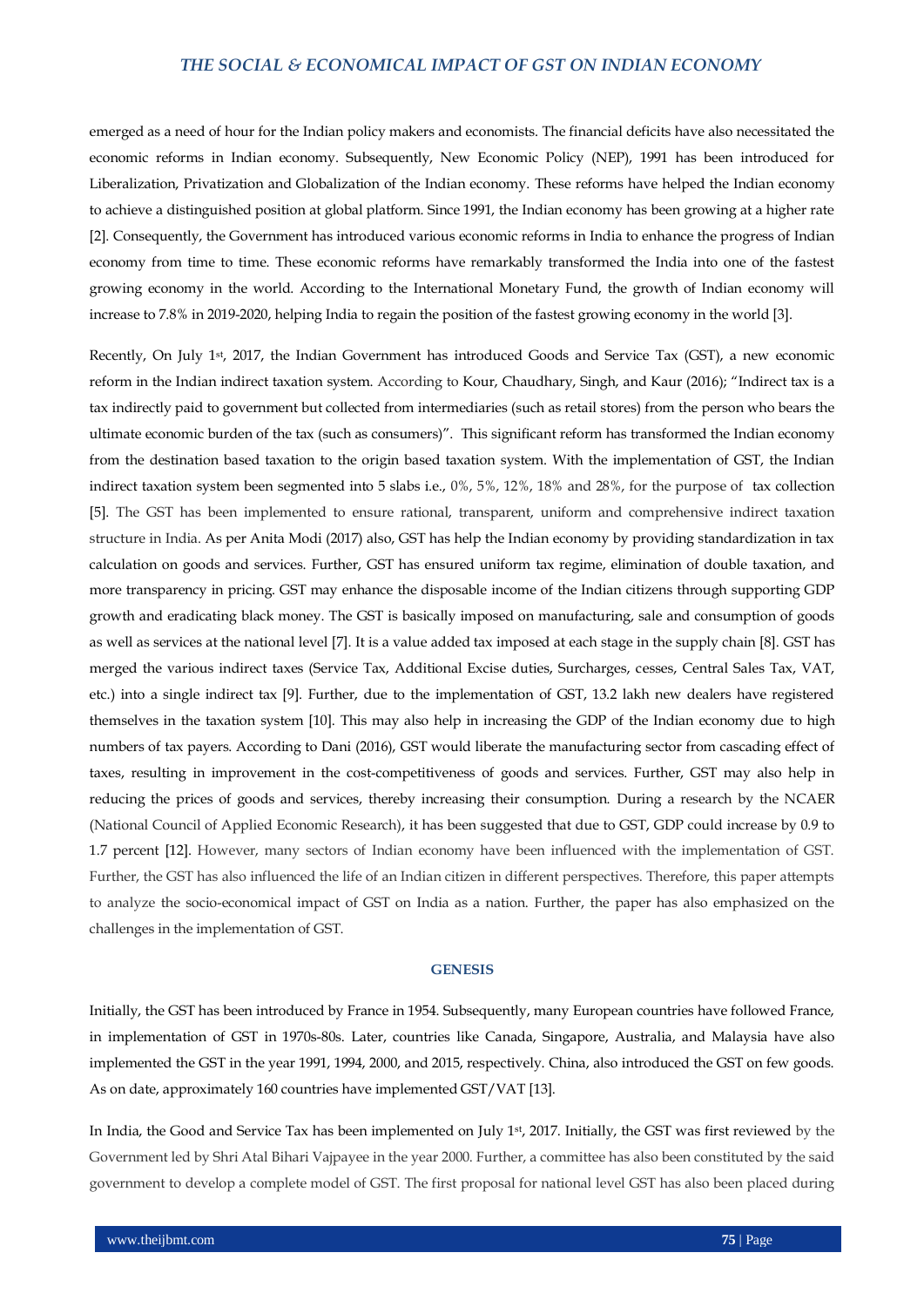the 2006 budget speech in April, 2010. In Lok Sabha, the 115th Constitution Amendment Bill was introduced to levy GST on all goods and services in 2011. Further, 122th Constitution Amendment was passed in the Lok Sabha in 2014. Rajya Sabha has also passed the GST the on August 3, 2016. The GST has been approved by the President of India in September 2016. GST council was established on Sept 22nd, 2016. Finally, the GST was launched in the India [14]. While comparing the GST, all around the world, it has been found that India has highest GST rates all over [15].



**Fig 1: GST around the World**

Source- List of countries by Tax -Wikipedia

Additionally, the above GST Chart depicts that, Australia has the lowest GST rates, that is, 10%. However, the countries like Brazil, Canada, France, and United Kingdom have the Goods and Service Tax rates of about 25%, 15%, 20%, 20%, respectively, which is comparatively much lower than the GST rates of Indian economy.

The salient features of GST in India are as under:

(i) GST is applicable on "supply" of goods or services as against the concept of tax on the manufacture of goods or on sale of goods or on provision of services.

(ii) GST is based on the principle of destination based consumption taxation as against the principle of origin based taxation.

(iii) The GST to be levied by the Centre would be called Central GST (CGST) and that to be levied by the States [including Union territories with legislature] would be called State GST (SGST). Union territories without legislature would levy Union territory GST (UTGST).

(iv)An Integrated GST (IGST) would be levied on inter-State supply (including stock transfers) of goods or services. This would be collected by the Centre so that the credit chain is not disrupted.

(v) Import of goods would be treated as inter-State supplies and would be subject to IGST in addition to the applicable customs duties.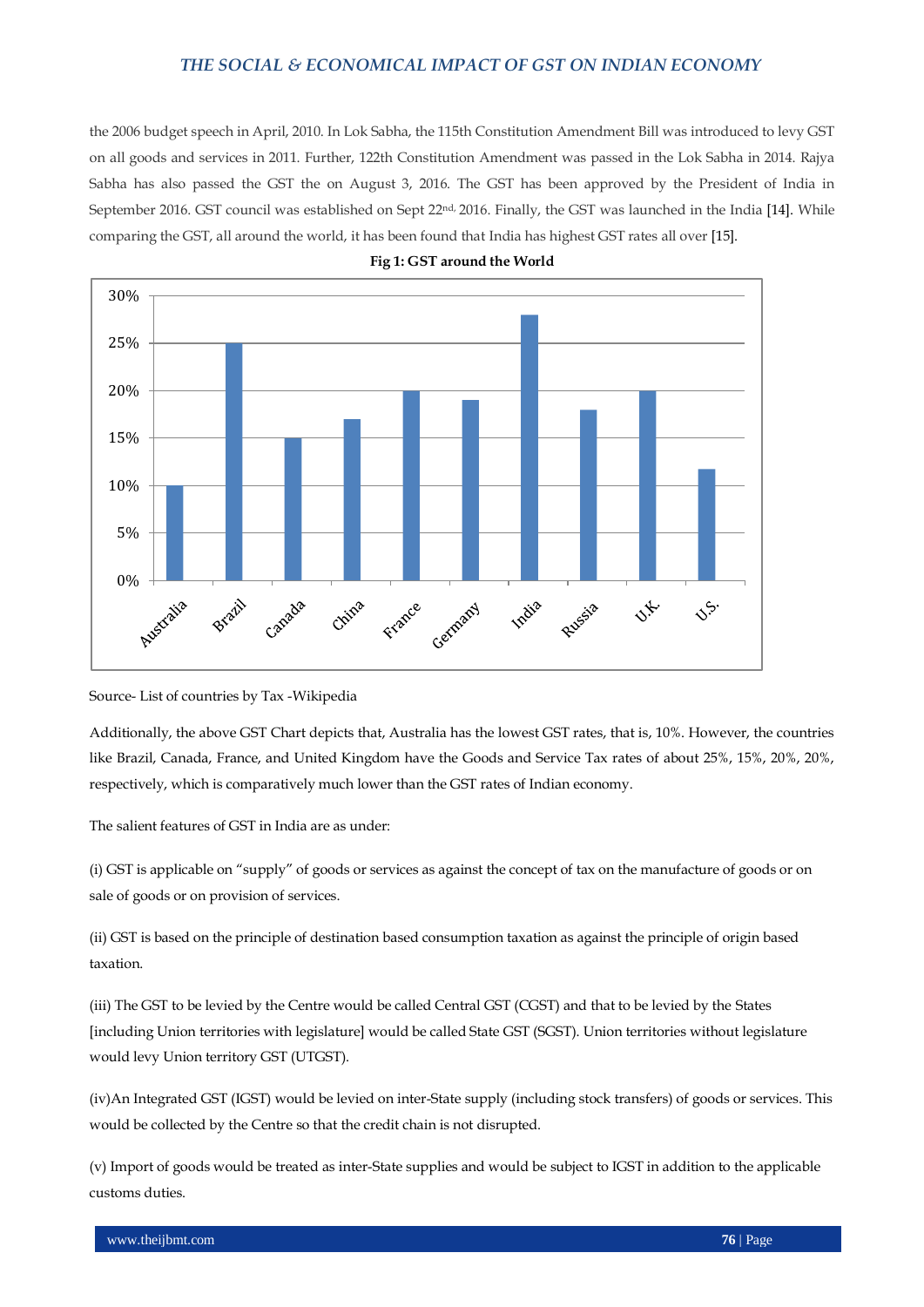(vi) Import of services would be treated as inter-State supplies and would be subject to IGST.

(vii) CGST, SGST /UTGST& IGST would be levied at rates to be mutually agreed upon by the Centre and the States under the aegis of the GSTC.

(viii) GST would apply to all goods and services except Alcohol for human consumption.

(ix) GST on five specified petroleum products (Crude, Petrol, Diesel, ATF & Natural gas) would be applicable from a date to be recommended by the GSTC.

(x) Tobacco and tobacco products would be subject to GST. In addition, the Centre would continue to levy Central Excise duty.

(xi) A common threshold exemption would apply to both CGST and SGST. Taxpayers with an annual turnover of Rs. 20 lakh (Rs. 10 lakh for special category States as specified in article 279A of the Constitution) would be exempt from GST. A compounding option (i.e. to pay tax at a flat rate without credits) would be available to small taxpayers (including to specified category of manufacturers and service providers) having an annual turnover of up to Rs. 50 lakh. The threshold exemption and compounding scheme would be optional.

(xii) The list of exempted goods and services would be kept to a minimum and it would be harmonized for the Centre and the States as well as across States as far as possible.

(xiii) Exports would be zero-rated.

(xiv) Electronic filing of returns by different class of persons at different cutoff dates.

(xv) Various modes of payment of tax available to the taxpayer including internet banking, debit/ credit card and National Electronic Funds Transfer (NEFT) / Real Time Gross Settlement (RTGS).

# **IMPACT OF GST OVER SOCIAL CONDITIONS**

GST is an indirect tax reform, which has removed the inter-state commercial barriers and the double effects of taxes over the manufacturing and supply of goods & services in India. This may further reduce the competitions among the states. This unified tax structure has been implemented for entire nation. It may further help in the progress of Indian economy through better investment, high export, and employment generation. Further, GST being consumption based tax has been intended to ensure better administration of indirect tax structure in India. Through proper implementation of GST, the competitive position of India may also enhance at global level. For effective implementation and administration of indirect taxes, GST has been divided into 5 slabs, i.e. 0%, 5%, 12%, 18% & 28%.

The details of various product and services included in the different slabs of GST are as depicted below.

| GST Slabs | <b>Product and Services</b>                                                                                                               |
|-----------|-------------------------------------------------------------------------------------------------------------------------------------------|
| $0\%$ GST | Fish, chicken, egg, milk, curd, fresh fruits & vegetables, natural honey, floor, newspapers,<br>printed books etc.                        |
| 5% GST    | Apparel below Rs. 1000/-, Packaged foods, footwear below Rs. 500/-, coffee, tea, spices,<br>pizza bread, medicines, branded namkeens etc. |

# **Table No. 1 Details of GST Slabs along with Product and Services**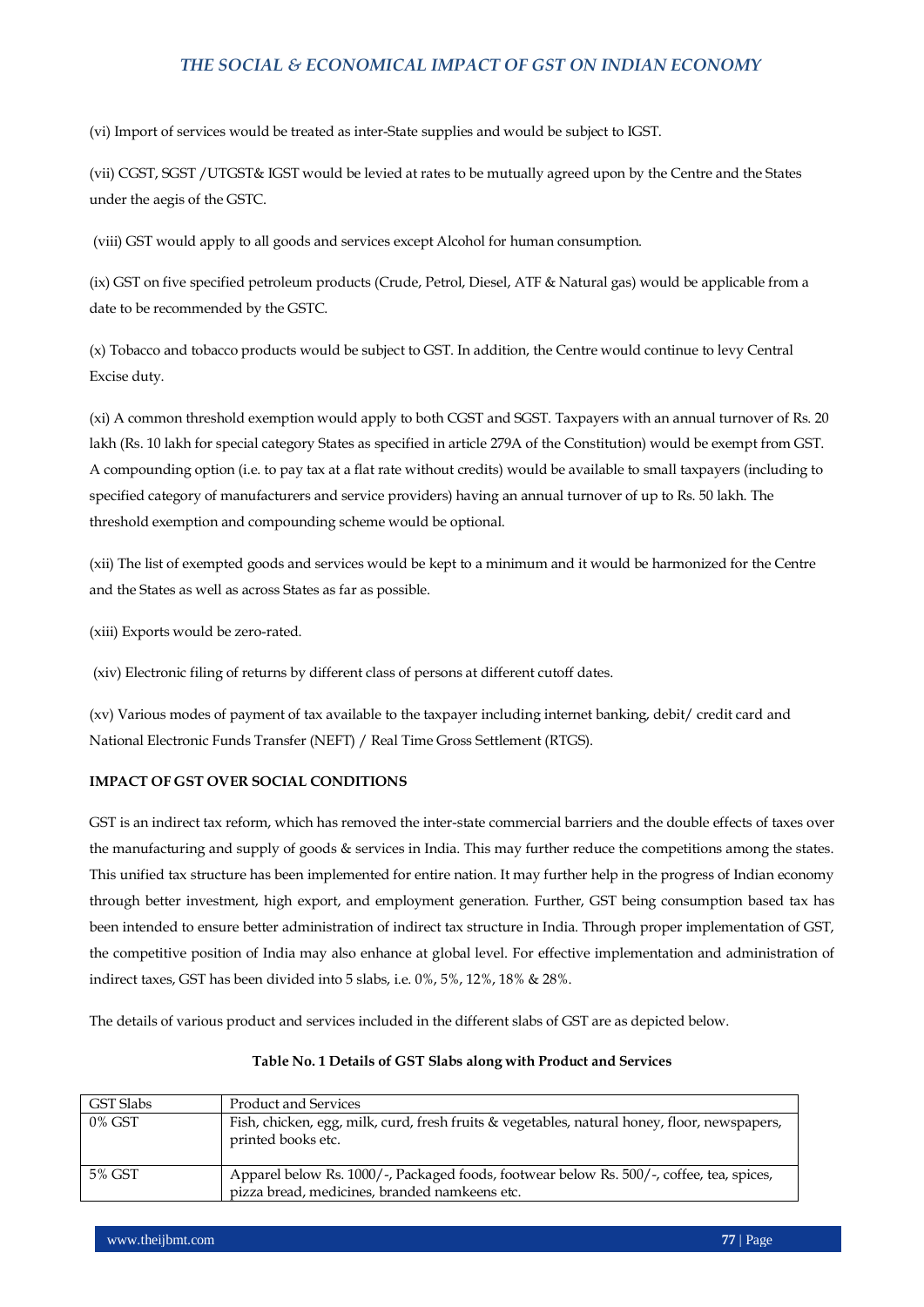|         | Tailoring services, private LPG Distributor services, Restaurants tariff below Rs. 7500/-,<br>Food Parcel, Transportation services etc.                                                                                                                                                                                                                                                                                                                                                              |
|---------|------------------------------------------------------------------------------------------------------------------------------------------------------------------------------------------------------------------------------------------------------------------------------------------------------------------------------------------------------------------------------------------------------------------------------------------------------------------------------------------------------|
| 12% GST | Apparel above Rs. 1000/-, butter, cheese, packaged dry fruits, fruit juices, umbrella,<br>mobile phones, ketchup & sauces, exercise books & note books, spoons, forks, Games-<br>chess board, carom board, ludo, kitchenware, ornamental articles, synthetic filaments<br>yarn, sugar cubes, Pasta, Diabetic food, Spectacles frames, cane or bamboo furniture,<br>Drinking water packed in 20 litre bottle etc.<br>Non AC hotels, business class air ticket. etc.                                   |
| 18% GST | Footwear of cost more than Rs. 500/-, software, Biscuits, Cornflakes, Pastries, Jams, ice<br>creams, speaker, weighing machine, printer, raincoats, electric plug, cables, switches,<br>plywood, article of wood, mattress, suitcase, detergents, shampoos, perfumery, fans,<br>primary batteries, glass of all kinds, second hand medium and large cars etc.<br>Admission to theme parks, water parks, restaurants having tariff more than Rs. 7500/-,<br>telecom services, financial services etc. |
| 28% GST | Paint, wallpaper, water heater, dishwasher, washing machine, ATM, vacuum cleaner,<br>automobile, Cinema etc.                                                                                                                                                                                                                                                                                                                                                                                         |

Source- The Economic Times; *Jan 19th, 2018.*

The above table depict that, with the implementation of GST, the tax slabs of various consumable items have been modified. Therefore, GST can be considered as a paradigm shift in the economic policy of the India. The products of basic necessities were placed in 0% GST slab. Further, goods and services required for maintaining the healthy social life were kept in 5% slab. Furthermore, the more luxurious products and services have been placed in the higher taxation slabs of GST i.e. 12%, 18% and 28%.

A significant difference has also been observed in the old taxes and new GST rates, implemented on goods and services in India. In a detailed study over 55 product or services, it has been found that the taxes on the basic commodities have been reduced to 0% in many cases. Further, the taxes have also been reduced in a large number of cases. However, the enhancement in taxes has been found in maximum number of cases of goods and services. A detailed report pertaining to the comparison of old rates and new GST rates in respect of 55 products and services, frequently used in day today life is as appended below.

| S.No.            | Name of Item              | Old taxes                     | <b>GST</b> rates | Change    |
|------------------|---------------------------|-------------------------------|------------------|-----------|
|                  | Fish                      | 0%                            | $0\%$            | No Change |
| $\overline{2}$ . | Chicken                   | 0%                            | $0\%$            | No Change |
| 3.               | Egg                       | $0\%$                         | 0%               | No Change |
| 4.               | Milk                      | 0%                            | $0\%$            | No Change |
| 5.               | Curd                      | 4%                            | 0%               | Reduced   |
| 6.               | Fresh fruits & vegetables | 0%                            | 0%               | No Change |
| 7.               | Natural honey             | 6%                            | 0%               | Reduced   |
| 8.               | Un branded Flour          | 3.5%                          | 0%               | Reduced   |
| 9.               | Newspapers                | $1\%$                         | 0%               | Reduced   |
| 10.              | Printed books             | $0\%$                         | 0%               | No Change |
| 11.              | Apparel below Rs. 1000/-  | textile industry was exempted | 5%               | Increased |
| 12.              | Packaged food             | 14.5%*                        | 5%               | Reduced   |
| 13.              | Footwear below Rs. 500/-, | 10%                           | 5%               | Reduced   |
| 14.              | Coffee                    | 6%                            | 5%               | Reduced   |
| 15.              | Tea                       | 6%                            | 5%               | Reduced   |
| 16.              | Spices                    | 6%                            | 5%               | Reduced   |
| 17.              | Pizza bread               | 12%                           | 5%               | Reduced   |

**Table No. 2 Tax Rates Before and after the implementation of GST**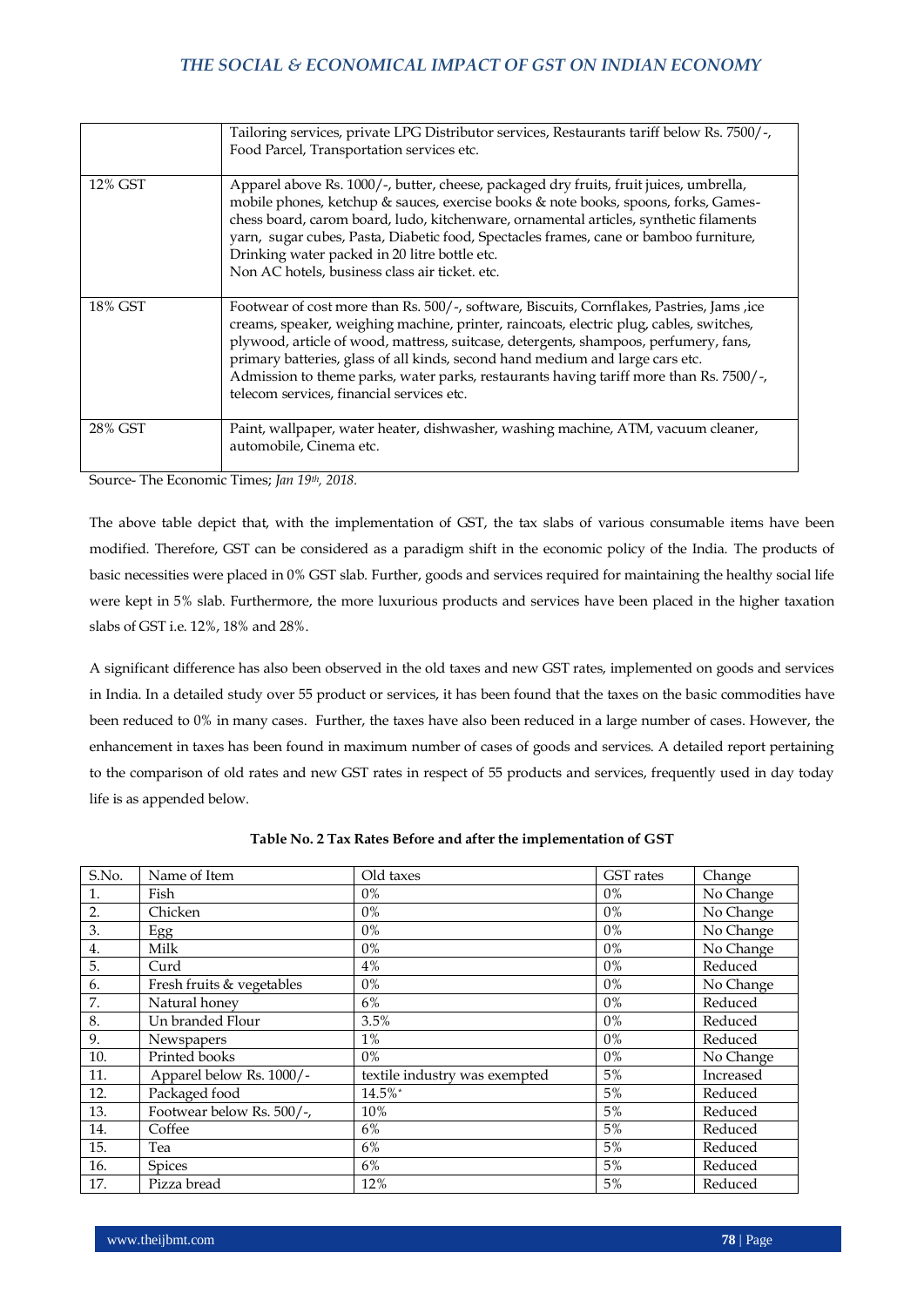| 18.               | Medicines                      | Approx 5%*                    | 5%  | No change |
|-------------------|--------------------------------|-------------------------------|-----|-----------|
| $\overline{19}$ . | Tailoring services             | 18%                           | 5%  | Reduced   |
| 20.               | Private LPG Distributor        | 18%                           | 5%  | Reduced   |
|                   | services                       |                               |     |           |
| 21.               | Apparel above Rs. 1000/-       | textile industry was exempted | 12% | Increased |
| $\overline{22}$ . | Butter                         | 6%                            | 12% | Increased |
| 23.               | Cheese                         | 6%                            | 12% | Increased |
| 24.               | Packaged dry fruits            | 6%                            | 12% | Increased |
| 25.               | Fruit juices                   | 12%                           | 12% | No Change |
| 26.               | Umbrella                       | $5\%$ *                       | 12% | Increased |
| 27.               | Cell phones                    | 6%                            | 12% | Increased |
| 28.               | Ketchup &sauces                | 12%                           | 12% | No Change |
| 29.               | <b>Exercise</b> books          | $5\%$ *                       | 12% | Increased |
| $\overline{30}$ . | Drinking water packed in 20    | 18%                           | 12% | Reduced   |
|                   | litre bottle                   |                               |     |           |
| 31.               | Footwear of cost more than Rs. | 21%                           | 18% | Reduced   |
|                   | $500/-$                        |                               |     |           |
| 31.               | <b>Biscuits</b>                | 14.5%*                        | 18% | Increased |
| $\overline{32}$ . | Cornflakes                     | 19.5%                         | 18% | Reduced   |
| 33.               | Jams                           | 12%                           | 18% | Increased |
| 34.               | Ice-creams                     | 26%                           | 18% | Reduced   |
| 35.               | Speakers                       | 14.5%*                        | 18% | Increased |
| 36.               | Weighing machines              | $5\%$ *                       | 18% | Increased |
| 37.               | Printers                       | 26%                           | 18% | Reduced   |
| 38.               | Raincoats                      | $5\%$                         | 18% | Increased |
| 39.               | Switches                       | $5\%*$                        | 18% | Increased |
| 40.               | Plywood                        | $5\%*$                        | 18% | Increased |
| 41.               | Mattress                       | 14.5%*                        | 18% | Increased |
| 42.               | Detergents                     | 14.5%*                        | 18% | Increased |
| 43.               | Shampoos                       | 26%                           | 18% | Reduced   |
| 44.               | Fans                           | 14.5%*                        | 18% | Increased |
| 45.               | Second hand medium and         | 28%                           | 18% | Reduced   |
|                   | large cars                     |                               |     |           |
| 46.               | Admission to theme parks,      | 28%                           | 18% | Reduced   |
|                   | water parks                    |                               |     |           |
| 47.               | Telecom services               | 15%                           | 18% | Increased |
| 48.               | Paints                         | 26%                           | 28% | Increased |
| 49.               | Wallpapers                     | 18.5%                         | 28% | Increased |
| 50.               | Water heater                   | 26%                           | 28% | Increased |
| 51.               | Dishwasher                     | 26%                           | 28% | Increased |
| $\overline{52}$ . | Washing machine                | 14.5%*                        | 28% | Increased |
| $\overline{53}$ . | Vacuum cleaner                 | 14.5%*                        | 28% | Increased |
| 54.               | Automobile                     | 14.5%*                        | 28% | Increased |
| $\overline{55}$ . | Entertainment                  | 30%                           | 28% | Reduced   |

(Source- The Economic Times; Gsthelplineindia.com; NDTV Business; DEALOANS; The Economic Times Blog; Financial Express, Commodity wise rate of tax under VAT Act\*)

The GST has been implemented in India, in order to simplify and merge the indirect taxes structure in India. This major reform may help in effective administration and collection of indirect taxes, leading to more revenue generation for Indian economy.

However, the modified rates of indirect tax as GST have influenced the various segments of Indian economy. Further, the social units of the country, that is, the Citizens have also felt the impact of GST over the socio-economic parameters of their life.

Due to the implementation of GST, the tax rate has been reduced on various items including curd, natural honey, flour, newspaper, packaged food, footwear, tea, spices, pizza bread, cornflakes, ice-cream, printer, shampoo, second hand cars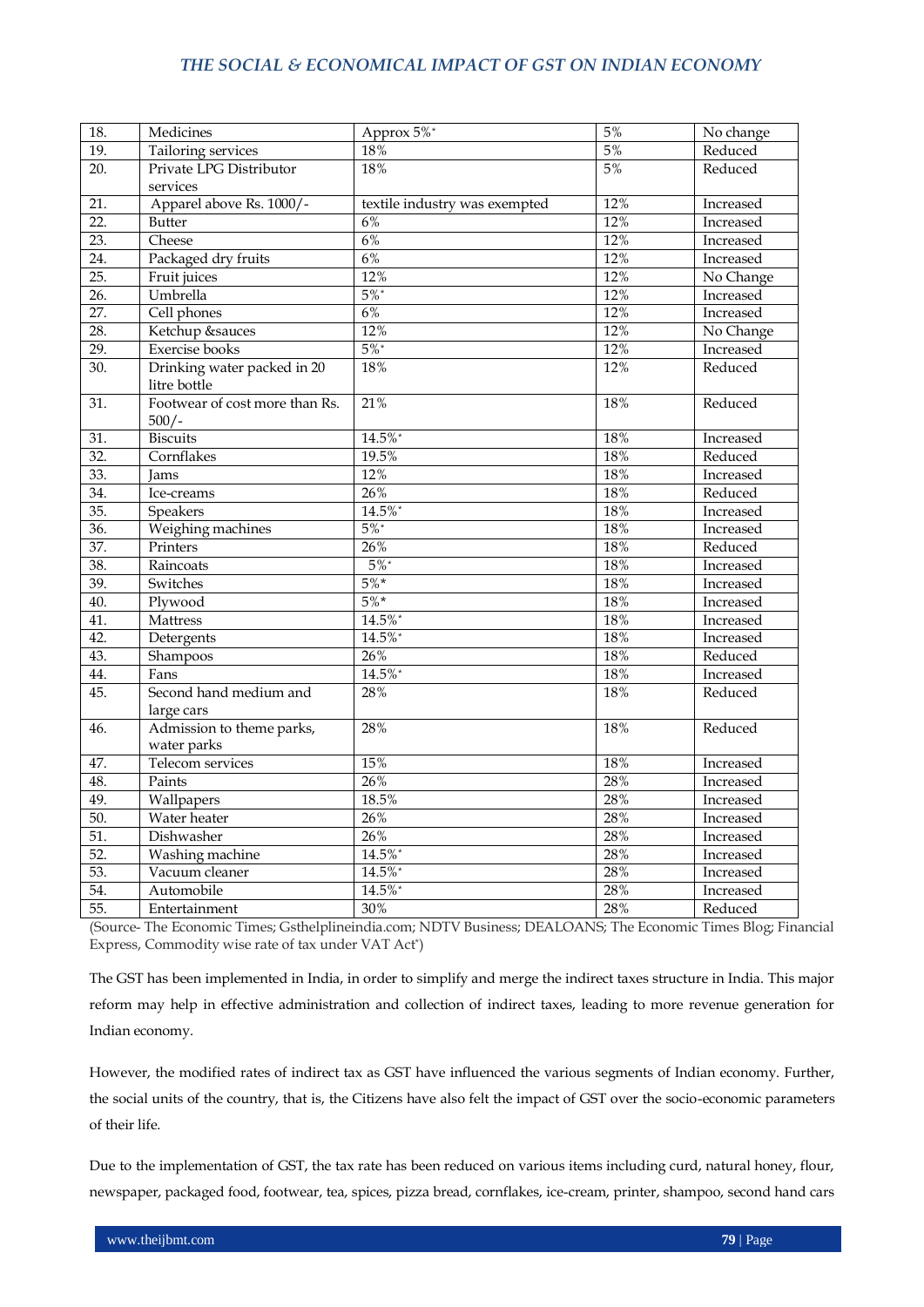etc. Further, taxes on services like tailoring, private LPG distributor services, admission to the theme parks and entertainment etc., have also been reduced with the implementation of GST. These product and services are essential and regularly used by the citizens in addition to the basic commodities. Further, due to the reduction of taxes over the theme parks and the entertainment, social life of the people will also be improved.

However, taxes have been increased in various cases like, apparels, Butter, cheese, packaged dry fruits, umbrella, cell phones, raincoats, plywood, mattress, detergents, telecom, water heater, dishwasher, vacuum cleaner, automobile, speaker etc. These items are, basically, the luxurious items and also considered as the status symbol.

Further, due to the implementation of GST, the inflation has increased many folds in past few months. Many business organizations had hiked the prices due to the ambiguity regarding GST, before its implementation. It has resulted into enhancement in CPI inflation from 1.54% (June, 2017) to 3.36% (Aug, 2017) [24]. Further, since July 2016, Indian economy has witnessed the maximum inflation rate in the month of December, 2017 [25].

In order to curb the influence of inflation over Indian economy, the GST law contains the provisions related to the antiprofiteering measures in order to move forward the profit to the consumers [26].

#### IMPACT OF GST OVER ECONOMICAL CONDITIONS **OF INDIA**

The major reforms through GST, has significantly influenced the Indian economy. Consequently, the impact of GST has also been felt in the various sectors of the Indian economy. The Central Statistical organization has forecasted the lowest economic growth rate of 6.5% for the Financial Year 2018, in last four years. Further, the Central Statistical organization has anticipated the negative growth (-3.3%) for the Indian manufacturing sector in the financial year 2017-18 as compared to FY 2016-17 [27] . In addition to above, a reduction has also been reported in the Indian Industrial Production [28].

Moreover, the contribution of agricultural sector to the Indian GDP, has reduced about 652.11 INR billion in the third quarter as compared to that of second quarter of the year 2017 [29]. The Central Statistics Office has also predicted the negative impact of GST over the agriculture and farm sector [27]. The GST has also influenced the Real Estate sector due to the enhancement in the cost of land, material and building [30].

Further, the Indian textile industry has also been severely influenced due to the implementation of GST. In Oct, 2017, the India's apparel export has reduced 39% in value terms. The textile import has increased many folds. Due to the implementation of 12% and 18% GST over handicraft items, the handicraft industry had experienced the shock [31].Further, aviation sector had a yearly hit of Rs. 5700 crores [32]. The Indian banking sector had also been influenced by the GST.

With the implementation of GST on medicines, 1% tax has been reduced, resulting in cost reduction for the consumers. However, prices increase is expected over the diagnostics tests because of GST [33].

Due to reduction of new work orders, and low activity, the service sector has felt the down turn harshly, after the implementation of GST. In July 2017, the output of service sector has been reported at lowest level in comparison to past four years, immediately after the implementation of GST. The Nikkei India Services Purchasing Managers' Index (PMI), has indicated 45.9 for the service output in the month July, 2017 which was lowest since 2013 September [34].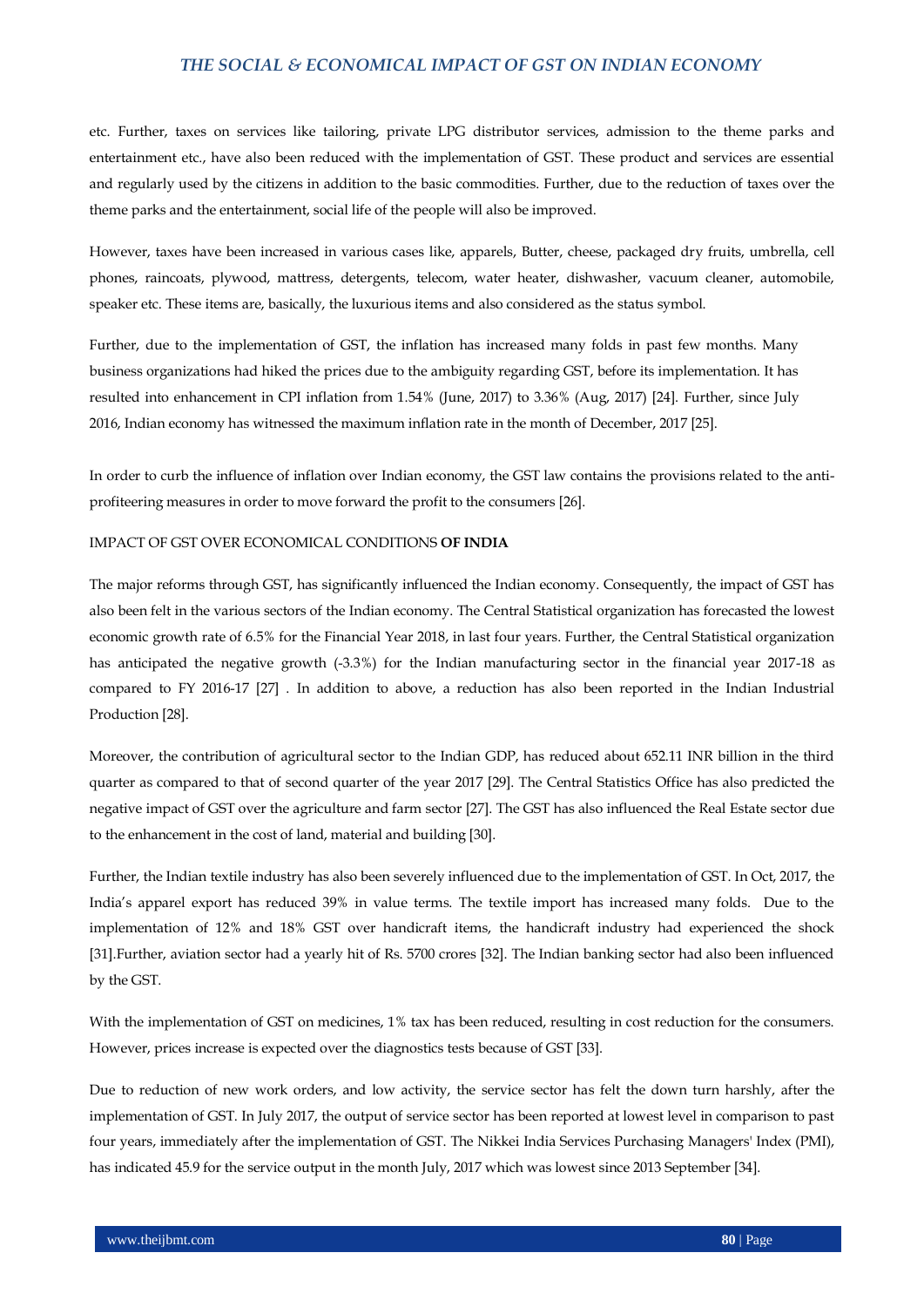On the other hand, GST, a significant step in Indian taxation has been established in the line of "One Nation, One market and one tax". It has transformed the India into a single and unified market of 1.3 billion citizens [35]. As per a survey, 50% enhancement has been reported in the base of indirect taxpayer [36]. Further, Automobile and real estate sector has expected the benefit due to the implementation of GST [37].

In line with above, the detailed impact of GST over the various sectors of economy has been as appended below.

### **IMPACT OF GST OVER VARIOUS SECTOR OF INDIAN ECONOMY-**

Indian economy is classified in three sectors — Agriculture and allied, Industry and Services. Agriculture sector includes Agriculture (Agriculture proper & Livestock), Forestry & Logging, Fishing and related activities. Industry includes 'Mining & quarrying', Manufacturing (Registered & Unregistered), Electricity, Gas, Water supply, and Construction. Services sector includes 'Trade, hotels, transport, communication and services related to broadcasting', 'Financial, real estate & professional services', 'Public Administration, defense and other services'. Further, every global, international and nation developments have significantly influenced on the Indian economy. Subsequently, the Indian economy has also been influenced due to the implementation of GST. The impact of GST implementation has also been felt in different segments of Indian economy. The details are as appended below:-

### **Agriculture**

Agriculture, being the primary sector of Indian economy provides employment to large proportion of Indian workforce. Further, Agricultural sector has been contributing largely to the GDP of Indian economy. However, the contribution of agriculture sector to the Indian GDP has reduced to 3245.21 INR Billion in the third quarter of 2017, as of 3897.32 INR Billion in the second quarter of 2017 [39]. With the implementation of GST, the prices of various agricultural inputs have also increased due to enhancement in GST rates. Further, Central Statistics Office (CSO) has forecast about the negative impact of GST on agriculture and farm sector [38].

#### **Manufacturing sector**

According to RBI, the manufacturing sector of India had felt the adverse impact due to implementation of GST. RBI has also forecasted for unfavorable conditions regarding revival of Investment activity in manufacturing section due to implementation of GST. Further, a downfall has also been observed in the industrial production in India [4O].

#### **Real Estate**

One of the most significant sectors of economy had an adverse impact due to GST. With the implementation of GST, buyers will be paying 12% GST, which will be 3.5% more as compared to earlier taxes (4.5 percent Service Tax and around 4 percent of VAT). Further, the costs of Land, material and building have also been increased due to GST [41].

#### **Textile industry & handicraft**

With the implementation of GST, India's apparel export has reduced 39% in value terms in October 2017. Further, GST has given a boost to textile import. Additionally, handicrafts industry has been badly hit due to implementation of GST. Earlier, handicraft was exempted from tax in more than 15 Indian states. However, 8 Indian states were imposing 5% VAT on handicraft items. At present, Handicraft has been bought within the GST tax slab of 12% and 18% [42].

#### **Aviation sector and Banking Sector**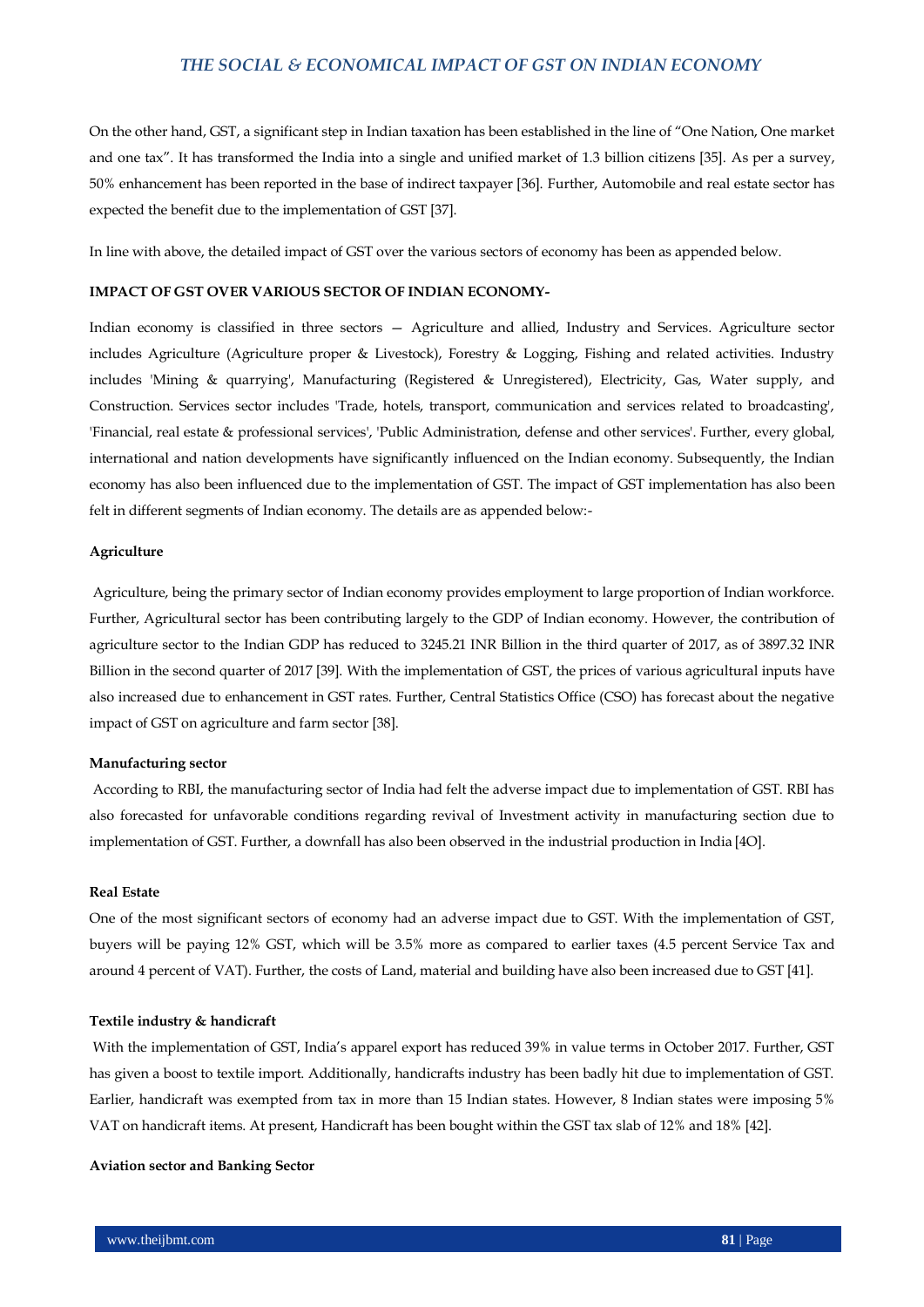Due to implementation of GST, the aviation industry may experience the yearly hit of Rs. 5,700 crores, reported by domestic airlines to Finance Minister [43]. Further, GST has also severely influenced the Indian Banking Sector.

#### **Pharmaceutical Industry**

Earlier the medicines were taxed at about 13%, but fortunately only 12% GST has been introduced on medicines including ayurvedic. It may result in cost reduction for consumers. However, prices on diagnostics tests are expected to rise in present times due to GST [44].

## **Service sector**

India's services sector covers a wide variety of activities such as trade, hotel and restaurants, transport, storage and communication, financing, insurance, real estate, business services, community, social and personal services, and services associated with construction. GST have a mixed impact on service sector. It is beneficial in some aspect but at the same time it is creating hurdle in ease of doing business. It is beneficial in items like seamless flow of credit, avoidance of double taxation but has increased a lot of compliance burden.

Due to reduction of new work orders, and low activity, the service sector has felt the down turn harshly, after the implementation of GST. In July 2017, the output of service sector has been reported at lowest level in comparison to past four years, immediately after the implementation of GST. The Nikkei India Services Purchasing Managers' Index (PMI), has indicated 45.9 for the service output in the month July, 2017 which was lowest since 2013 September [45].

#### **Petroleum Industry**

The petroleum industry may experience a boost in its sales, as on various petroleum products, the GST has been reduced to a large extent in comparison to the old taxes. Presently, the Petroleum products like peat; all ores & concentrates; kerosene PDS; tar, coal & ignite; and petroleum coke & petroleum bitumen are having GST 14.5%, 13.5%,12%, 7%, and 9.5% less as compared to the old tax rates, respectively [46].

So, in short, it can be expected that the GST may emerged as a source of competitive advantage for Indian economy. However, the implementation of GST has posed a great challenge to the Indian government. For the implementation of dual GST system, central government requires the support and co-ordination of 29 state and 7 union territories, creating various political and economical issues (Dani, 2016). Further, various issues regarding e-commerce taxation are need to be addressed and resolved as earliest as possible (Kour, Chaudhary, Singh, and Kaur; 2016). The shift from Destination based taxed to the Origin based taxed has also emerged as a big challenge, for the business organizations [48]. Further, for proper implementation and administration of GST, adequate Information Technology (IT) infrastructure has also become the need of hour. The IT based skilled manpower having complete knowledge and training of GST has also been needed for achieving the objectives of GST [48]. Further, the training and development of citizens has also been required for registration, filling and payment of GST. Due to the enhancement in tax rates in many items, the Indian economy may experience the inflation.

#### **CONCLUSION**

GST is one of the major economic reforms introduced in Indian economy. It has led a significant transformation in indirect taxation system of India. Through GST, the Origin based taxation has been improved into a simple, transparent,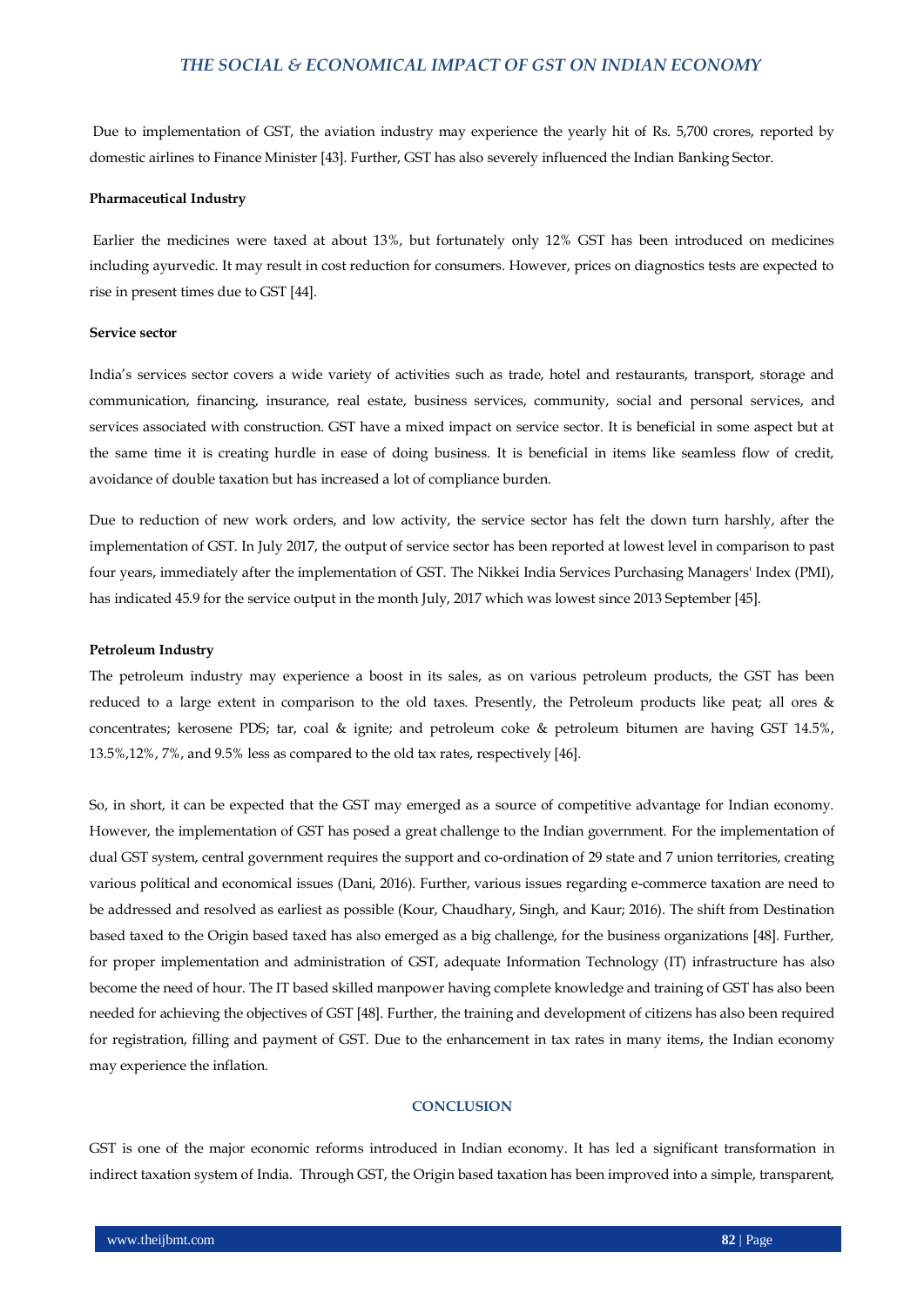unified and rational Destination based taxation system. Being the highest taxation in world, the GST has also influence the Indian economy and the consumers of Indian market to some extent. With the implementation of GST, the significant changes have been observed in the tax rate of many product and services. Further, the rate of inflation has also increased with the introduction of GST in Indian economy. The various sectors of Indian economy have also witnessed the negative growth. However, it has been expected by the economist that these negative impact of GST may diminish in short span of time, resulting it a source of competitive advantage for Indian economy in near future.

#### **REFERENCES**

1. Central Statistical Organisation (1988): New Series on National Accounts with 1980-81 as Base year, 1980-81 to 1985- 86, Govern-ment of India, New Delhi. –

(1989a): National Accounts Statistics, 1980-81 to 1986-87, Government of India, New Delhi.

(1989b): National Accounts Statistics, (New Series) 1950-51 1979-80, Government of India, New Delhi.

2. India – GDP – [real growth rate \(%\);](http://www.indexmundi.com/g/g.aspx?v=66&c=in&l=en) [https://en.wikipedia.org/wiki/Economic\\_development\\_in\\_India](https://en.wikipedia.org/wiki/Economic_development_in_India)

3. Business Today (January 23, 2018); IMF sees India as world's fastest growing economy ahead of Modi's WEF speech in Davos[; BusinessToday.in;](http://www.businesstoday.in/search.jsp?searchword=BusinessToday.in&searchtype=text&searchphrase=exact&search_type=author) New Delhi

4. Kour M., Chaudhary K., Singh S., Kaur B. (2016); A study on impact of GST after its implementation; International Journal of Innovative Studies in Sociology and Humanities; Volume: 1 Issue: 2 | November 2016 p17-24.

5[. https://en.wikipedia.org/wiki/Goods\\_and\\_Services\\_Tax\\_\(India\)](https://en.wikipedia.org/wiki/Goods_and_Services_Tax_(India))

6. Anita Modi (2017), Impact of GST on Common Man; International Journal of Engineering and Management Research; Volume-7, Issue-4, Page Number: 59-60

7. The Economic Times (2009) Featured Articles from the Economic Times.

8. Good and Service Tax- Impact analysis on various factors; AJSH & Co LLP, May 2017

9[. www.gstindia.com/basic-concepts-of-gst-part-1/](http://www.gstindia.com/basic-concepts-of-gst-part-1/)

10. NDTV Profit (August 12, 2017); Number Of Slabs In GST Will Be Reduced Later; Indo-asian service.

11. Dani Shefali (2016); A Research Paper on an Impact of Goods and Service Tax (GST) on Indian Economy; Business and Economic Journal; Volume 7, Issue 4

12. GST Impact on Gross Domestic Product (GDP) in India; Dec, 2017 [https://blog.saginfotech.com/gst-impact-on](https://blog.saginfotech.com/gst-impact-on-gdp-india)[gdp-india.](https://blog.saginfotech.com/gst-impact-on-gdp-india)

13. The Economic Times; (June 29, 2017); A look at how GST was rolled out in other countries.

14. *India Today (*June 29, 2017); GST: A 17-year-old dream, 17 phases towards creating history; *intoday.in › India.*

*15.* India Today (July 3, 2017); India's GST rates highest in the world: All about GST in India and other countries.

*16.* [https://en.wikipedia.org/wiki/List\\_of\\_countries\\_by\\_tax\\_rates](https://en.wikipedia.org/wiki/List_of_countries_by_tax_rates)

17.The Economic Times *(Jan 19, 2018)*; GST Rates [updated]- Confused about revised GST rates?; *https://economictimes.indiatimes.com › News › Economy › Policy;*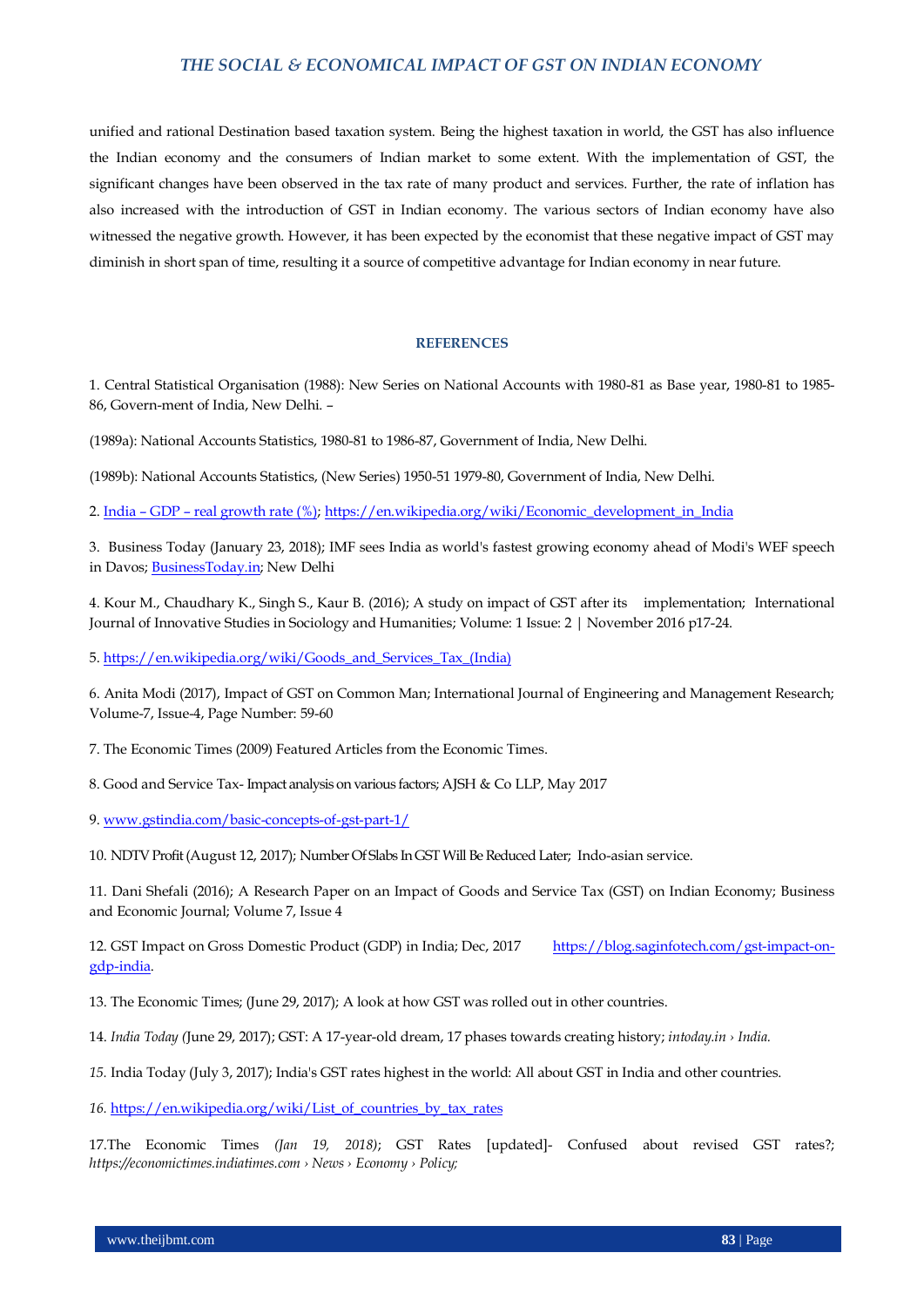#### *18.* Gsthelplineindia.com

19. NDTV Profit, (Aug 10, 2017); Before and after GST; Here are the tax rates on the common items; NDTV Business.

20. DEAL4LOANS (Oct 23, 2017); List of GST Tax Rates 2018-Updated GST Tax Slab in India January.

21. The Economic Times Blog; (Jan 19, 2017); Zero-rate GST for newspaper survival;;

22. Financial Express; **"**Textile industry was exempted [GST impact on clothes: Saris to get three times more](http://www.financialexpress.com/economy/gst-impact-on-clothes-saris-to-get-three-times-more-expensive-here-is-the-truth/765471/)  [expensive‖;](http://www.financialexpress.com/economy/gst-impact-on-clothes-saris-to-get-three-times-more-expensive-here-is-the-truth/765471/)*www.financialexpress.com › Economy*

23. [COMMODITY WISE RATE OF TAX UNDER VAT ACT](http://wbcomtax.nic.in/Act_Rule_Schedule_Form/Commodity-wise_Rate_of_Tax_as_of_20150502.pdf) *wbcomtax.nic.in/Act...Schedule.../Commoditywise\_Rate\_of\_Tax\_as\_of\_20150502.p...; May 5, 2015*

*24.* Business Line (January 27, 2018); How the dynamics between GST and inflation will play out; The Hindu.

25. Trading Economics; (Jan 12, 2018); Indian Inflation rate accelerates to 17-months high of 5.21%.

26. Tax Guru (Nov22, 2017); Anti profiteering Law in GST; [https://taxguru.in/goods-and-service-tax/anti-profiteering](https://taxguru.in/goods-and-service-tax/anti-profiteering-law-gst.html)[law-gst.html.](https://taxguru.in/goods-and-service-tax/anti-profiteering-law-gst.html)

27. *Daily News & Analysis (Jan 05, 2018);* GST impact: 6.5% GDP growth rate in FY18 may force India to let go of being fastest-growing economy tag to China.

28. The Economic Times (Oct 4, 2017); GST to impact manufacturing sector: RBI; ET Auto.

29. India GDP from agriculture, https://tradingeconomics.com › Countries › India

30. Business Today (July 14, 2017); Impact of GST on Real estate; [www.businesstoday.in;](http://www.businesstoday.in/) New Delhi

31. [http://www.gstindia.com](http://www.gstindia.com/)

32. The Hindu (OCTOBER 13, 2017); 'GST to hit aviation sector by  $\mathbb{Z}5,700$  cr. a year'; NEW DELHI,

- 33. The Economic Times (July 30, 2017); Impact of GST on Healthcare Sector; ET Healthworld.
- 34. Business today; (August 3, 2017); GST effect: Service sector contracts to 4-year low in July;
- 35. Clear tax (July 3, 2017); Impact of GST over Indian economy.
- 36. The Times of India- Business (30 Jan 2018); Single-rate GST regime may be a reality in 3-5Years.
- 37. Business world (August 4, 2017); Impact of GST on various sectors in India.

38. GST impact: 6.5% GDP growth rate in FY18 may force India to let go of being fastest-growing economy tag to China, Daily News & Analysis-05-Jan-2018)

- 39. India GDP from agriculture, https://tradingeconomics.com › Countries › India
- 4O.ET Auto; Economic Times; GST to impact manufacturing sector: RBI; Oct 4, 2017
- 41. Impact of GST on Real estate; Business Today, New Delhi; July 14, 2017; [www.businesstoday.in](http://www.businesstoday.in/)
- 42[. http://www.gstindia.com](http://www.gstindia.com/)
- 43. The Hindu; 'GST to hit aviation sector by  $\mathbb{Z}5,700$  cr. a year'; NEW DELHI, OCTOBER 13, 2017
- 44. ET Healthworld,; The Economic Times; Impact of GST on Healthcare Sector; July 30, 2017
- 45. Business today; GST effect: Service sector contracts to 4-year low in July August 3, 2017
- 46[. Tax Rates Before And After GST -](https://www.google.co.in/url?sa=t&rct=j&q=&esrc=s&source=web&cd=1&cad=rja&uact=8&ved=0ahUKEwilxezdruHYAhVoCsAKHQVBCkEQFggpMAA&url=http%3A%2F%2Fwww.gsthelplineindia.com%2Fblog%2F2017%2F07%2F12%2Ftax-rates-before-and-after-gst-product-wise-list%2F&usg=AOvVaw3VTByx8J_gMNc1t95_z5XN) Product Wise List; [www.gsthelplineindia.com](http://www.gsthelplineindia.com/)